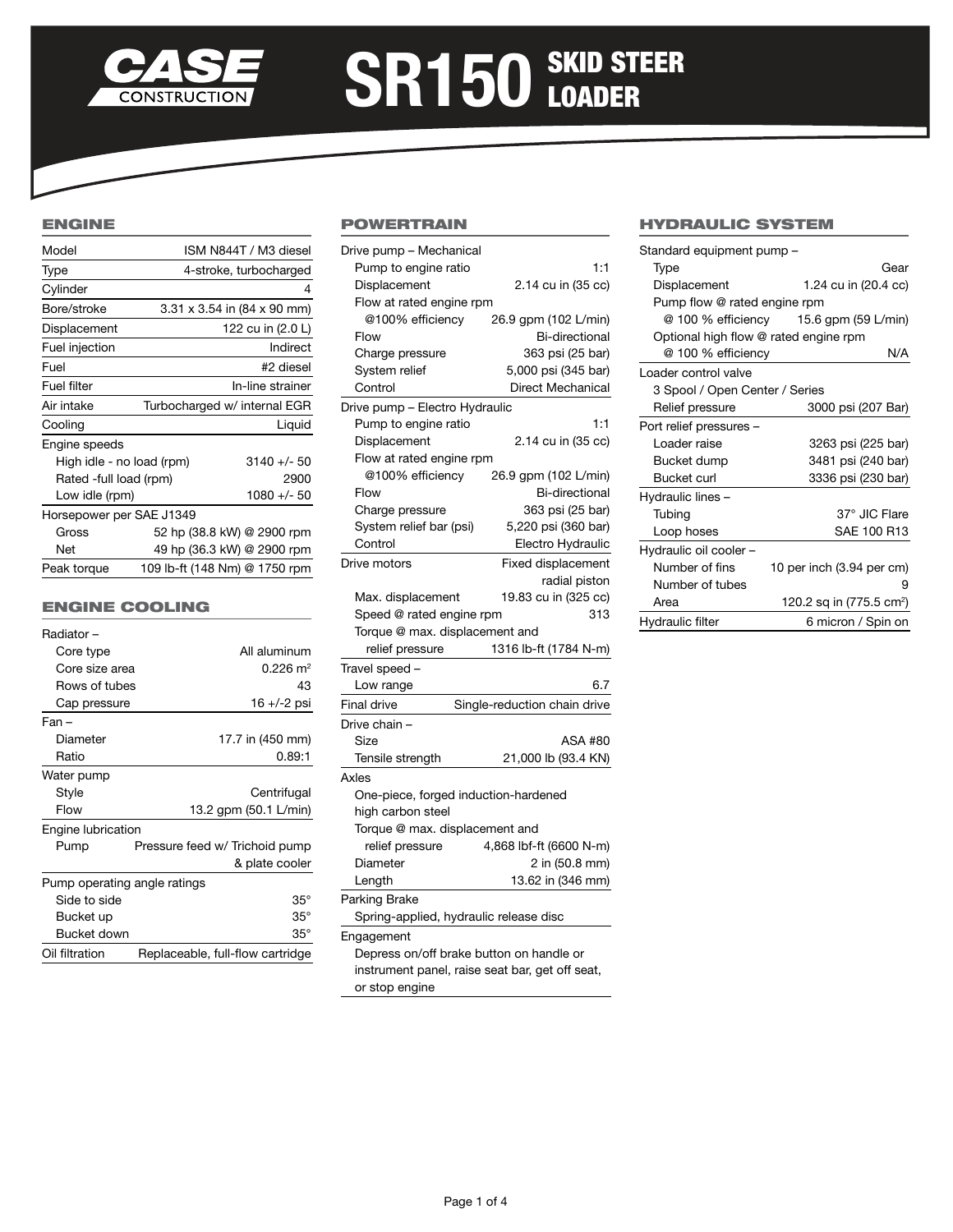### INSTRUMENTATION

| Indicators                          |
|-------------------------------------|
| Digital Hourmeter                   |
| Fuel level LCD bar graph with alarm |
| Warning lights with alarms          |
| Engine coolant temperature          |
| Engine oil pressure                 |
| <b>Engine Malfunction</b>           |
| Hydraulic charge pressure           |
| Hydraulic filter restriction        |
| Hydraulic oil temperature           |
| Warning alarms                      |
| Battery voltage (plus display)      |
| Indicator light                     |
| Engine preheat                      |
| Parking brake                       |
| Seat bar reminder                   |

# ELECTRICAL SYSTEM

| Alternator                                 | 120 amp |
|--------------------------------------------|---------|
| Starter                                    | 2.0 kW  |
| Battery                                    |         |
| 12-volt low-maintenance 1000 cold-cranking |         |

amps @ 0° F (-18° C)

## OPERATOR ENVIRONMENT

| ROPS/FOPS level 1 canopy w/side screens |
|-----------------------------------------|
| Control lockout system                  |
| <b>Tilt ROPS/FOPS</b>                   |
| Rear window w/ emergency escape         |
| Instrument panels                       |
| 2 in (51 mm) retractable seat belt      |
| Hand throttle                           |
| Foot throttle                           |
| Alarm package                           |
| Headliner                               |
| Top window                              |
| Cup holder                              |
| Power plug socket                       |
| Foot rest                               |
| Storage tray                            |
| Low effort ergonomic hand controls      |
| Padded seat bar w/integral armrests     |
|                                         |
| Loader control lockout system           |
| Electric parking brake control          |

## **CYLINDERS**

| Lift cylinder -    |                    |
|--------------------|--------------------|
| Bore diameter      | 2.25 in (57.2 mm)  |
| Rod diameter       | 1.375 in (34.9 mm) |
| Stroke             | 25.4 in (645 mm)   |
| Closed length      | 38.9 in (989 mm)   |
| Bucket cylinders - |                    |
| Bore diameter      | 2.25 in (57.2 mm)  |
| Rod diameter       | 1.25 in (31.8 mm)  |
| Stroke             | 14.6 in (370 mm)   |
| Closed length      | 23.4 in (594 mm)   |
|                    |                    |

# **WEIGHTS**

Unit equipped with 10.00 x 16.5 Galaxy Beefy Baby II tires, 60 in (1.5 m) foundry/excavating bucket, mechanical attachment coupler, full fuel tank and 165 lb (75 kg) operator

|                         | 5,300 lb (2400 kg)   |
|-------------------------|----------------------|
| Shipping weight         | 5,000 lb (2270 kg)   |
| Add-on weights -        |                      |
| Side cab glass          | $+46.9$ lb (21.3 kg) |
| Lexan <sup>®</sup> door | $+74$ lb (33.6 kg)   |
| Glass door with wiper   | $+70$ lb (31.8 kg)   |
| <b>Suspension Seat</b>  | +22.1 lb (10 kg)     |

# **SERVICE CAPACITIES**

| Fuel tank              | 16 gal (60.5 L) |
|------------------------|-----------------|
| Engine oil with filter | 7.9 gt (7.5 L)  |
| Hydraulic system -     |                 |
| Reservoir              | 4 gal (15.13 L) |
| Chain tanks (per side) | 6.7 at (6.3 L)  |

## TIRE SELECTION

|               |                  |        |       |        | Width         |              |         |
|---------------|------------------|--------|-------|--------|---------------|--------------|---------|
|               |                  | Ply    | Tread | Tire   | Tread         | Over         | Tire    |
|               | Size             | Rating | Depth | Width  | Width         | <b>Tires</b> | Weight* |
| Heavy-Duty    | $10 \times 16.5$ | –      |       |        | 49<br>(1248)  | 59<br>(1517) |         |
| Premium       | $10 \times 16.5$ |        | —     |        | 49<br>(1248)  | 59<br>(1517) |         |
| Premium-Lined | $10 \times 16.5$ |        |       | (1248) | 49.<br>(1517) | 59           |         |
| Premium       | $27 \times 15$   | –      |       |        |               |              |         |

\*Tire weight does not include the wheel weight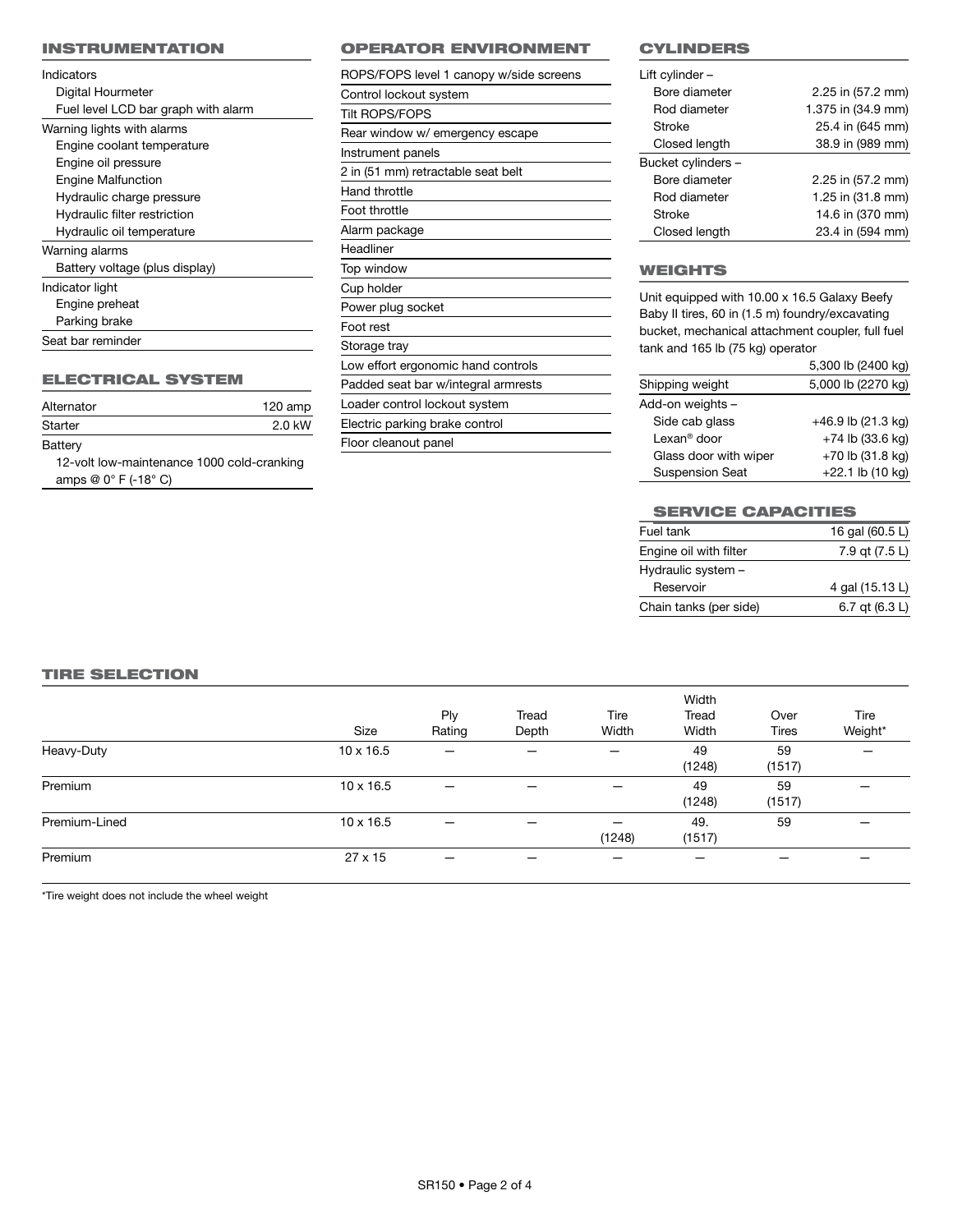

# **DIMENSIONS**

|    | <b>A.</b> Overall operating height - in $(m)$ -             |              |
|----|-------------------------------------------------------------|--------------|
|    | with foundry/excavating bucket short lip                    | 141.4 (3.60) |
|    | with low profile/standard lip bucket                        | 146.9 (3.73) |
|    | with low profile extended / long lip bucket                 | 152 (3.86)   |
|    | Height to - in $(m)$ -                                      |              |
| В. | Bucket hinge pin                                            | 112 (2.84)   |
| С. | Top of ROPS                                                 | 75.5 (1.92)  |
| D. | Bottom of level bucket, fully raised                        | 105.6 (2.68) |
|    | Overall length - in (m) -                                   |              |
| Е. | without attachment with coupler                             | 95.9 (2.44)  |
| F. | with foundry excavation bucket on ground                    | 119.2 (3.03) |
|    | with low profile bucket                                     | 125 (3.18)   |
|    | with low profile extended bucket                            | 129.8 (3.30) |
|    | <b>G.</b> Dump angle                                        | $40.2^\circ$ |
|    | <b>H.</b> Dump height - in $(m)$ –                          |              |
|    | with foundry/excavating bucket short lip                    | 88.4 (2.25)  |
|    | with low profile/standard lip bucket                        | 84.8 (2.15)  |
|    | with low profile extended bucket                            | NA.          |
|    | <b>J.</b> Dump reach (max. height) - in (m)                 | 18.5 (0.47)  |
|    | Maximum attachment rollback -                               |              |
| Κ. | Bucket on ground                                            | $26.1^\circ$ |
| L. | Bucket at full height                                       | $95.2^\circ$ |
|    | M. Wheelbase - in (m)                                       | 37.1 (0.94)  |
|    | <b>P.</b> Ground clearance (bottom of belly pan) - in $(m)$ | 7(0.18)      |
|    | <b>Q.</b> Angle of departure                                | $22^{\circ}$ |
|    | Clearance circle - in (m) -                                 |              |
| R. | without bucket                                              | 48.7 (1.24)  |
| S. | with 60-in (1.52 m) foundry bucket in carry position        | 75.6 (1.92)  |
|    | with 60-in (1.52 m) inch low profile bucket on ground       | 78.5 (1.99)  |
|    | with 60-in (1.52 m) inch extended low profile on ground     | 83.1 (2.11)  |
|    | T. Clearance circle rear - in (m)                           | 56.4 (1.43)  |
|    | <b>U.</b> Rear axle to bumper - in $(m)$                    | 33.8 (0.86)  |
|    | <b>V.</b> Tread width with spec tires - in $(m)$            | 49.15 (1.25) |
|    | <b>W.</b> Over the tire width with spec tires - in (m)      | 59.75 (1.52) |



# Performance Specs

| Rated operating load -  |                    |  |  |
|-------------------------|--------------------|--|--|
| 50%                     | 1,500 lb (680 kg)  |  |  |
| Tipping load            | 3,030 lb (1374 kg) |  |  |
| Breakout forces-        |                    |  |  |
| Lift cylinder           | 4,275 lb (19 kN)   |  |  |
| Bucket cylinder         | 4,160 lb (18.5 kN) |  |  |
| Cycle times – (seconds) |                    |  |  |
| Raise                   | 3.4                |  |  |
| I ower                  | 2.1                |  |  |
| Dump                    | 1.9                |  |  |
| Roll back               | 1.3                |  |  |
|                         |                    |  |  |

# OPTIONAL BUCKETS

|                   |          |         | Heaped                   |
|-------------------|----------|---------|--------------------------|
| Type              | Width    | Weight  | Capacity                 |
|                   | inch (m) | lb (kg) | $ft^3$ (m <sup>3</sup> ) |
| Dirt &            | 60       | 270     | 11.5                     |
| Foundry           | (1.5)    | (122)   | (0.33)                   |
|                   | 66       | 370     | 15.2                     |
|                   | (1.6)    | (168)   | (0.43)                   |
|                   | 72       | 390     | 16.7                     |
|                   | (1.8)    | (177)   | (0.47)                   |
| Low Profile       | 60       | 330     | 11.5                     |
|                   | (1.5)    | (150)   | (0.33)                   |
|                   | 66       | 400     | 13.2                     |
|                   | (1.6)    | (181)   | (0.37)                   |
|                   | 72       | 425     | 14.5                     |
|                   | (1.8)    | (193)   | (0.41)                   |
| Low Profile       | 60       | 360     | 14.3                     |
| Extended          | (1.5)    | (163)   | (0.40)                   |
|                   | 66       | 434     | 15.5                     |
|                   | (1.6)    | (197)   | (0.44)                   |
|                   | 72       | 477     | 17.1                     |
|                   | (1.8)    | (216)   | (0.48)                   |
| Light             | 60       | 350     | 19.7                     |
| Material          | (1.5)    | (159)   | (0.56)                   |
|                   | 72       | 434     | 23.7                     |
|                   | (1.8)    | (197)   | (0.67)                   |
| Manure &          | 60       | 340     | 16.7                     |
| Slurry            | (1.5)    | (154)   | (0.47)                   |
|                   | 72       | 465     | 19.1                     |
|                   | (1.8)    | (211)   | (0.54)                   |
| <b>Heavy Duty</b> | 66       | 474     | 13.3                     |
|                   | (1.6)    | (215)   | (0.37)                   |
|                   | 72       | 501     | 14.6                     |
|                   | (1.8)    | (227)   | (0.41)                   |